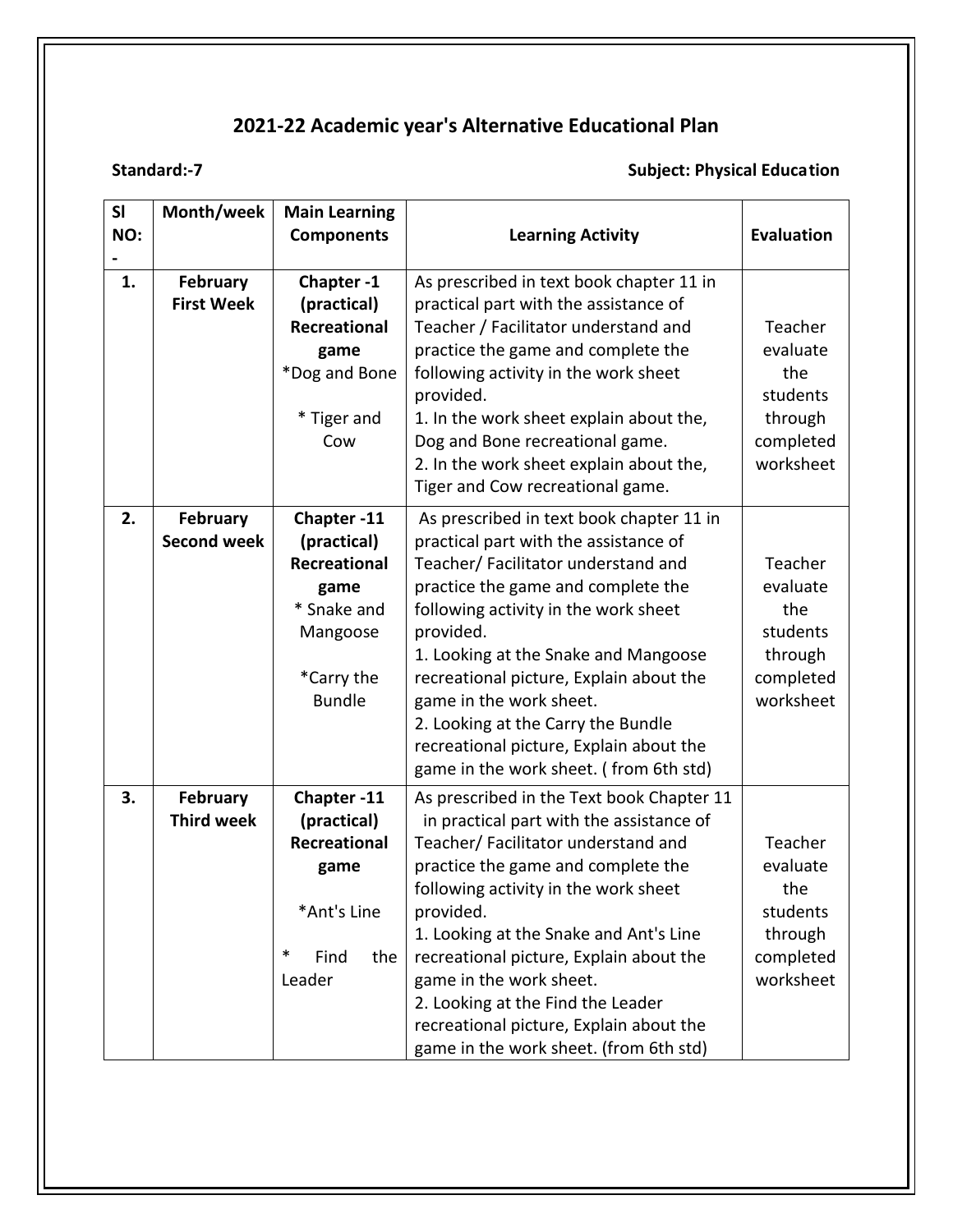### **Standard:-7** Standard:-7 Subject: Physical Education **Subject: Physical Education**

| <b>SI</b><br>NO: | Month/week              | <b>Main Learning</b><br><b>Components</b>      | <b>Learning Activity</b>                                                                                                                                                                                                                                                                                    | <b>Evaluation</b>                                                           |
|------------------|-------------------------|------------------------------------------------|-------------------------------------------------------------------------------------------------------------------------------------------------------------------------------------------------------------------------------------------------------------------------------------------------------------|-----------------------------------------------------------------------------|
| 4.               | February<br>fourth Week | Covid 19<br>1. Covid 19<br>safety<br>measure's | About Covid 19 safety measures with the<br>assistance of Teacher/Facilitator<br>students are made to understand and<br>then complete the work sheet provided.<br>1. List the safety measure's of Covid 19 in the<br>work sheet<br>2. Draw a picture depicting, SMS (Social<br>distance, Mask and Sanitizer) | Teacher<br>evaluate<br>the<br>students<br>through<br>completed<br>worksheet |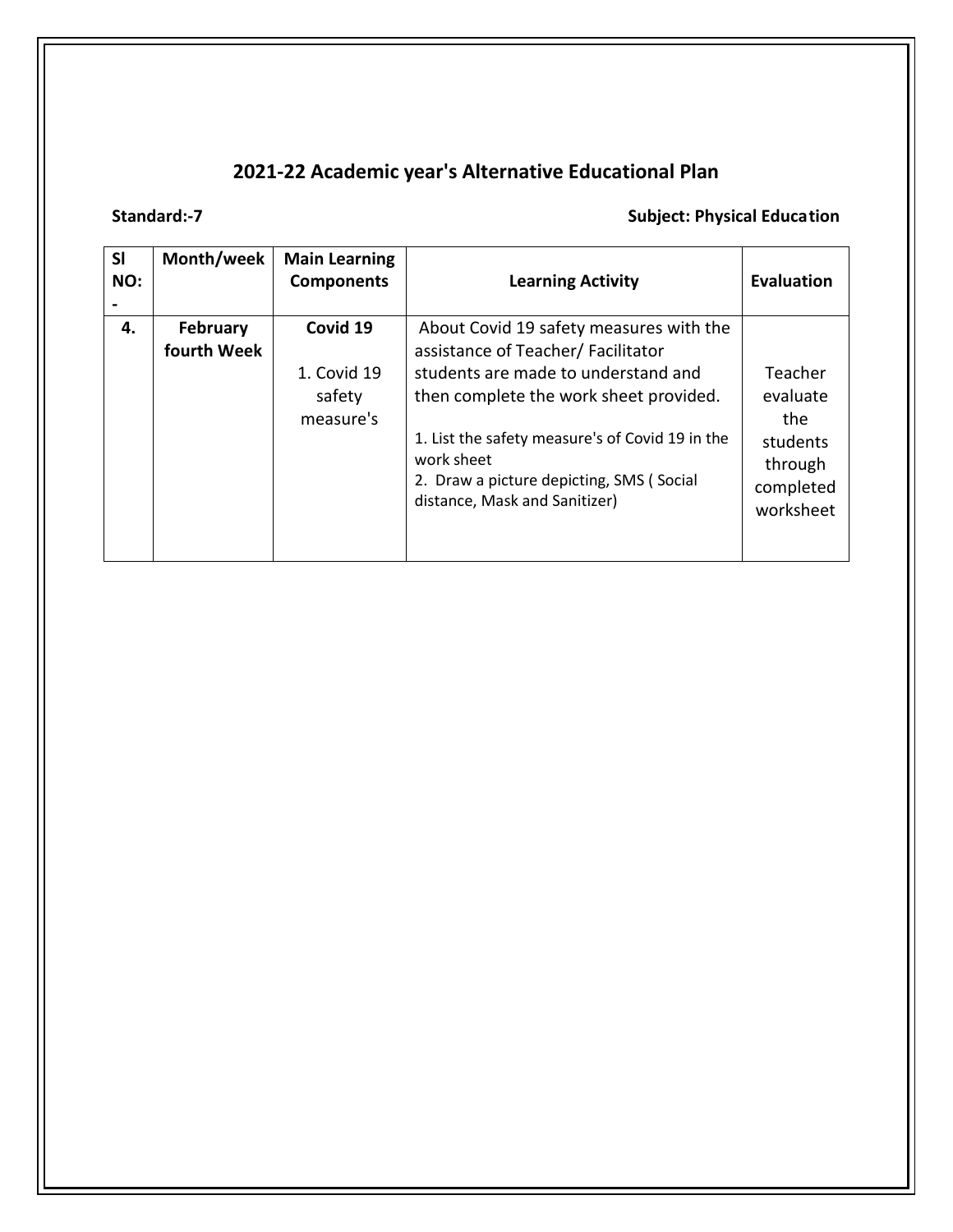**Work sheet** 

| <b>Standard 7</b>                                                      | <b>Subject: Physical Education</b> | February<br>Month/Week:<br><b>First week</b> |  |  |
|------------------------------------------------------------------------|------------------------------------|----------------------------------------------|--|--|
| <b>Students Name:</b>                                                  |                                    | <b>Roll Number:</b>                          |  |  |
| Explain about Dog and Bone Recreational game by looking at the picture |                                    |                                              |  |  |
|                                                                        |                                    |                                              |  |  |
|                                                                        |                                    |                                              |  |  |
|                                                                        |                                    |                                              |  |  |
|                                                                        |                                    |                                              |  |  |
|                                                                        |                                    |                                              |  |  |
|                                                                        |                                    |                                              |  |  |
|                                                                        |                                    |                                              |  |  |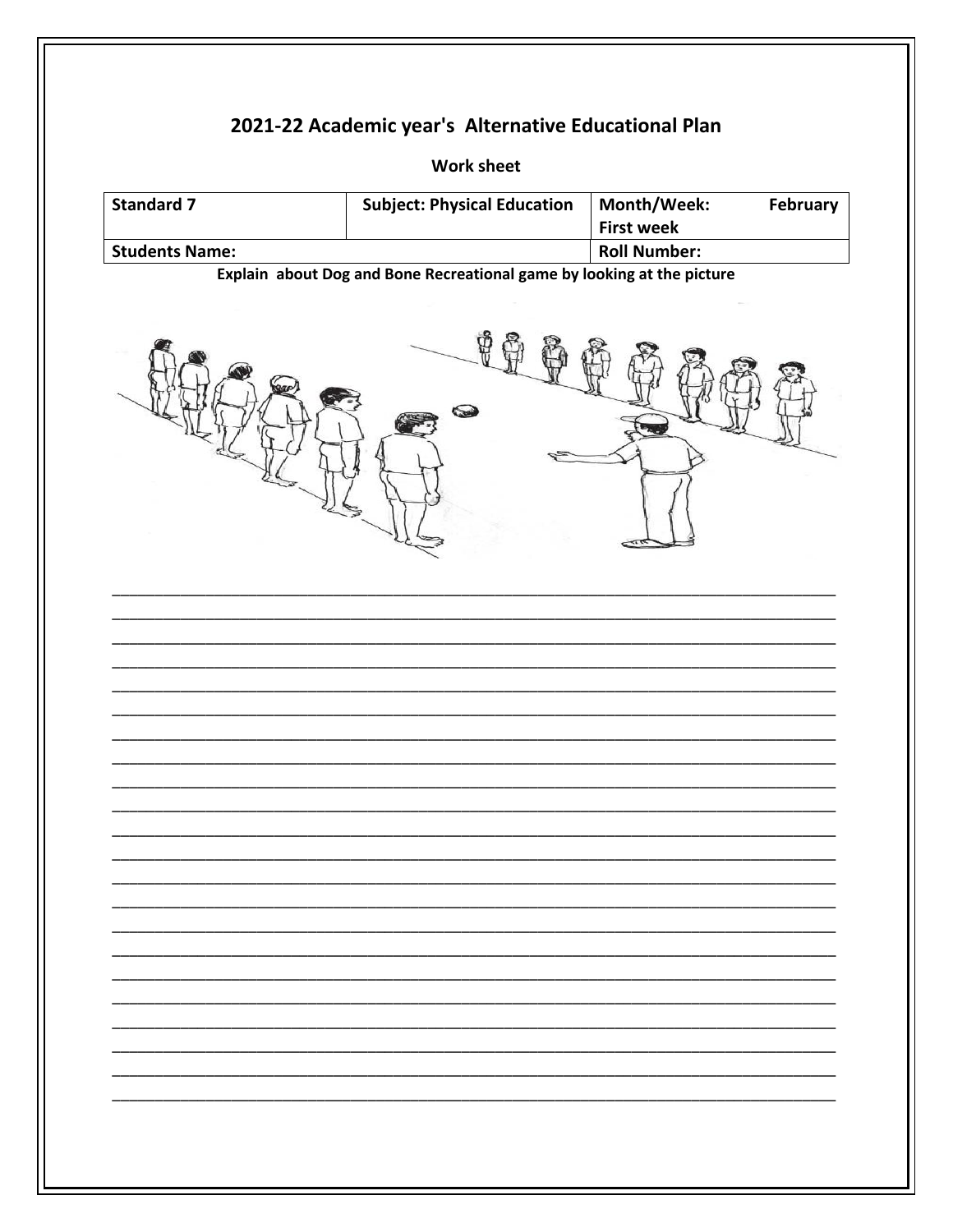Explain about Tiger and Cow Recreational game by looking at the picture YEAR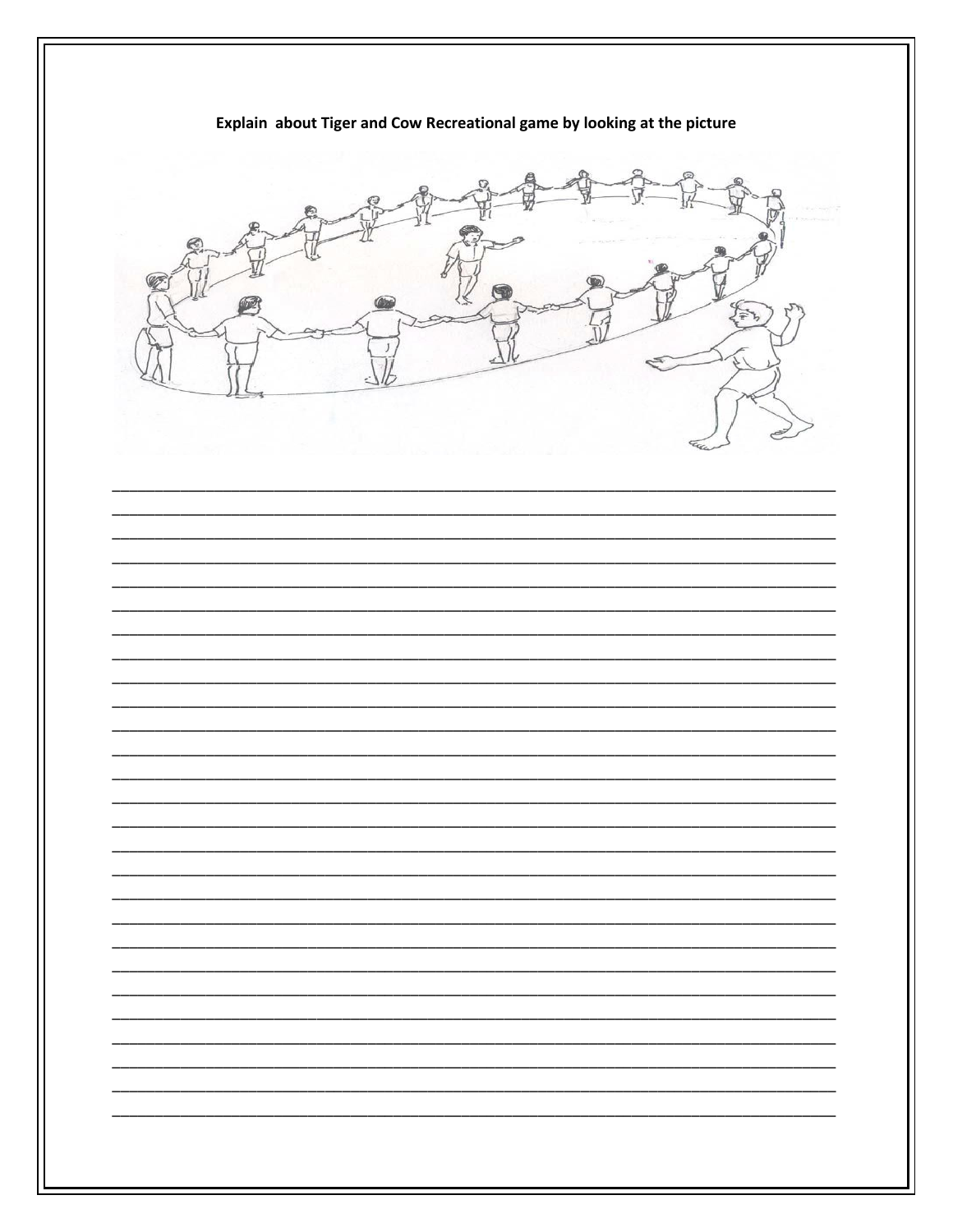**Work sheet** 

| <b>Standard 7</b>                                                            | <b>Subject: Physical Education</b> | Month/Week:<br><b>Second week</b> | February |  |
|------------------------------------------------------------------------------|------------------------------------|-----------------------------------|----------|--|
| <b>Students Name:</b>                                                        |                                    | <b>Roll Number:</b>               |          |  |
| Explain about Snake and Mongoose Recreational game by looking at the picture |                                    |                                   |          |  |
|                                                                              |                                    |                                   |          |  |
|                                                                              |                                    |                                   |          |  |
|                                                                              |                                    |                                   |          |  |
|                                                                              |                                    |                                   |          |  |
|                                                                              |                                    |                                   |          |  |
|                                                                              |                                    |                                   |          |  |
|                                                                              |                                    |                                   |          |  |
|                                                                              |                                    |                                   |          |  |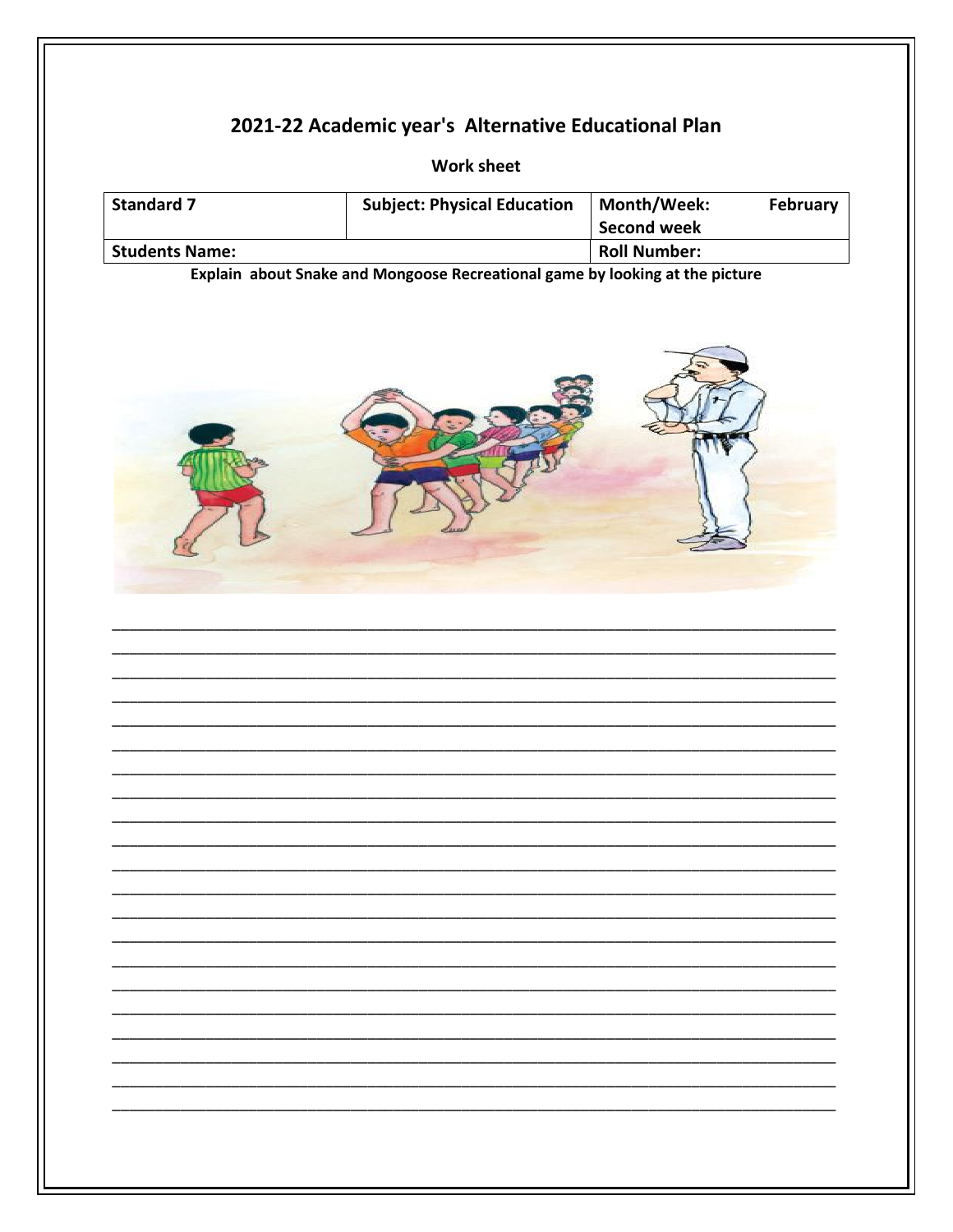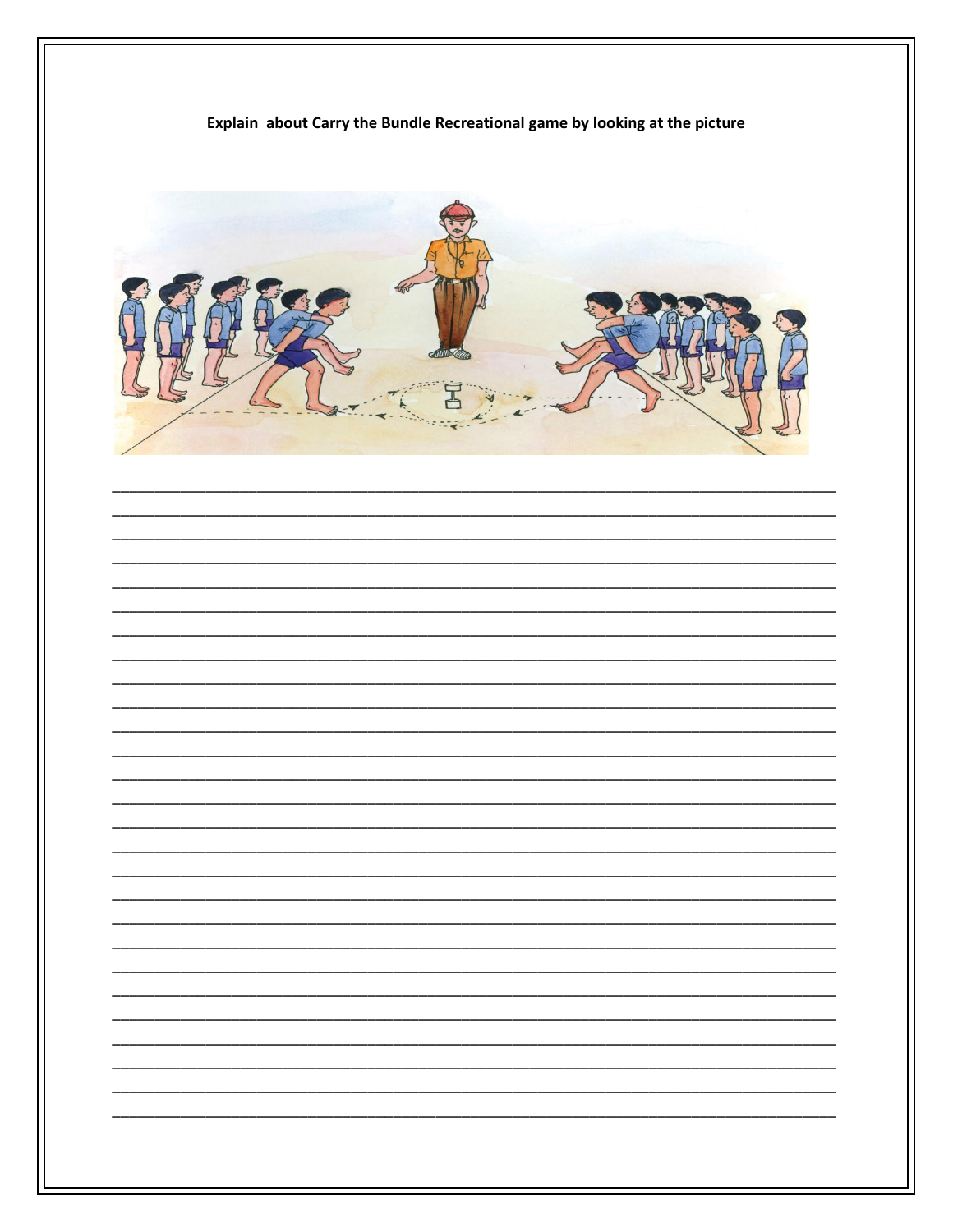**Work sheet** 

| <b>Standard 7</b>     | <b>Subject: Physical Education</b> | <b>Month/Week:</b><br><b>Third week</b> | February |
|-----------------------|------------------------------------|-----------------------------------------|----------|
| <b>Students Name:</b> |                                    | <b>Roll Number:</b>                     |          |

Explain about Ant's line Recreational game by looking at the picture



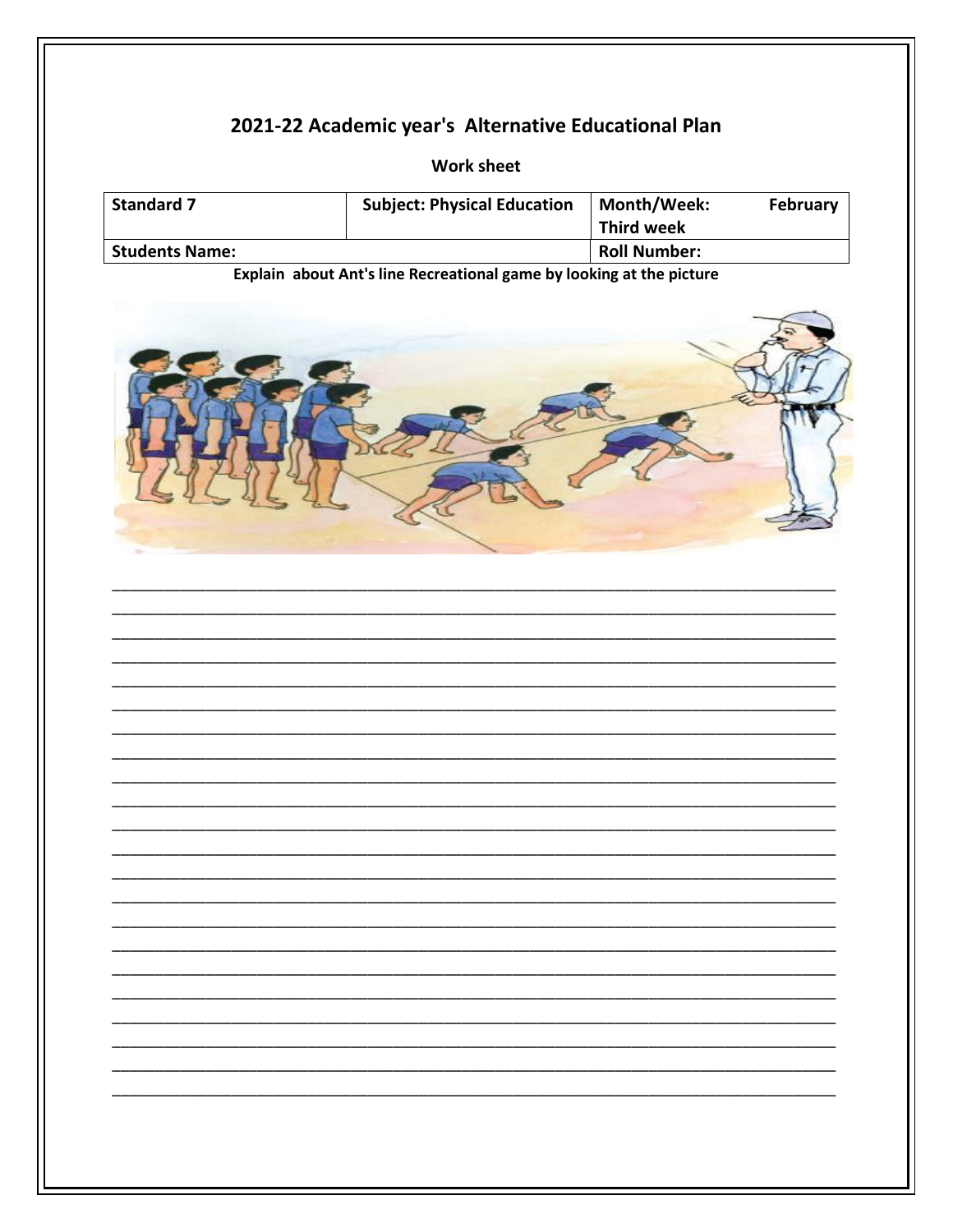